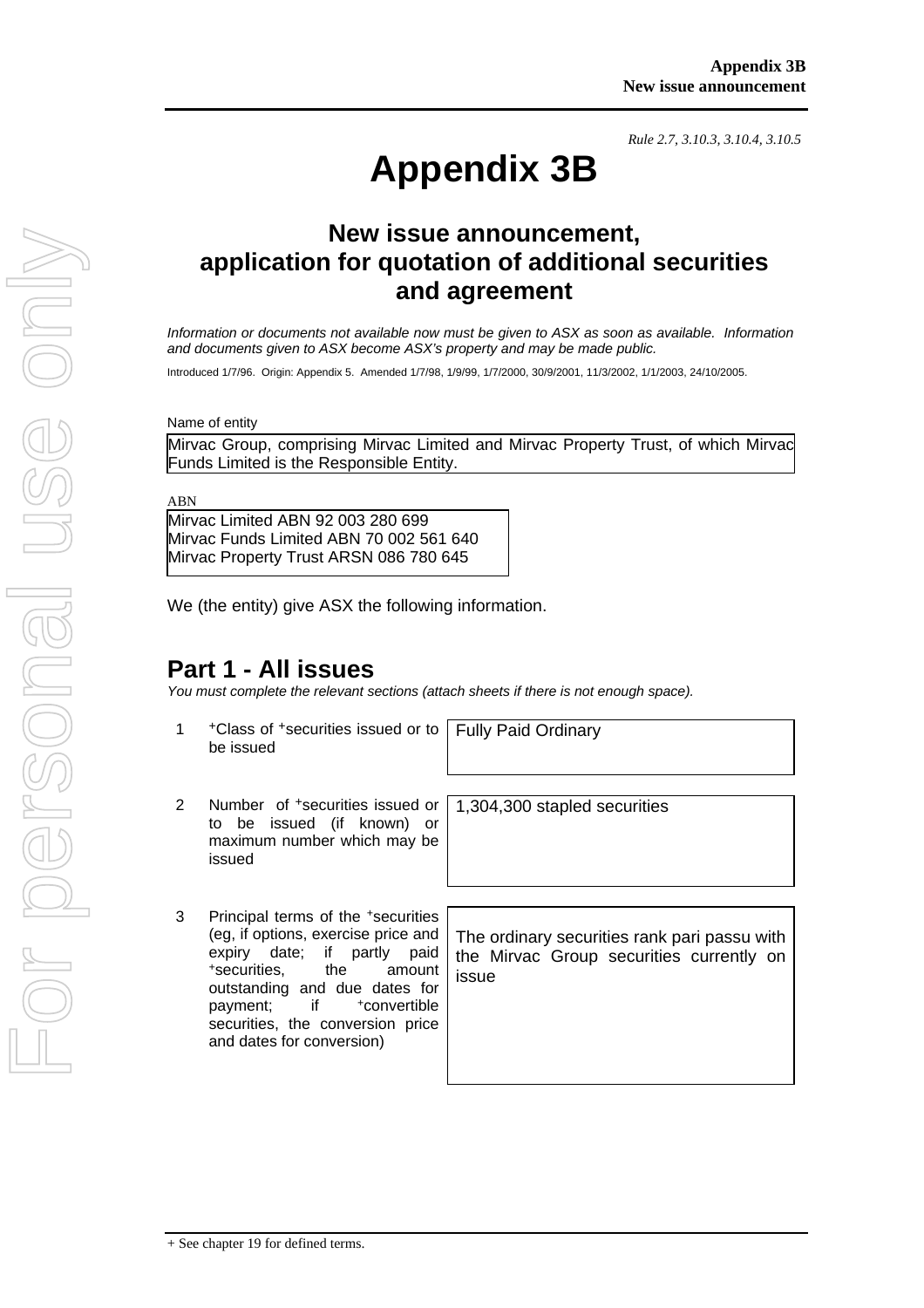| 4 | Do the *securities rank equally in<br>all respects from the date of<br>allotment with an existing +class<br>of quoted +securities?<br>If the additional securities do not<br>rank equally, please state:<br>the date from which they do<br>$\bullet$<br>the extent to which they<br>$\bullet$<br>participate<br>for<br>the<br>next<br>dividend, (in the case of a<br>trust, distribution) or interest<br>payment<br>the extent to which they do<br>$\bullet$<br>not rank equally, other than in<br>relation to the next dividend,<br>distribution<br>interest<br><b>or</b><br>payment | Yes, in all respects except that a holding<br>Mirvac Group. | lock applies to the issue in that they cannot<br>be sold until the earlier of 10 years from<br>allotment or cessation of employment from |
|---|---------------------------------------------------------------------------------------------------------------------------------------------------------------------------------------------------------------------------------------------------------------------------------------------------------------------------------------------------------------------------------------------------------------------------------------------------------------------------------------------------------------------------------------------------------------------------------------|-------------------------------------------------------------|------------------------------------------------------------------------------------------------------------------------------------------|
| 5 | Issue price or consideration                                                                                                                                                                                                                                                                                                                                                                                                                                                                                                                                                          | Nil consideration                                           |                                                                                                                                          |
|   |                                                                                                                                                                                                                                                                                                                                                                                                                                                                                                                                                                                       |                                                             |                                                                                                                                          |
| 6 | Purpose of the issue<br>(If issued as consideration for the<br>acquisition of assets,<br>clearly<br>identify those assets)                                                                                                                                                                                                                                                                                                                                                                                                                                                            | Term Incentive Plan.                                        | Issue pursuant to Mirvac Group's Long                                                                                                    |
| 7 | Dates of entering *securities<br>into uncertificated holdings or<br>despatch of certificates                                                                                                                                                                                                                                                                                                                                                                                                                                                                                          | 13 January 2010                                             |                                                                                                                                          |
|   |                                                                                                                                                                                                                                                                                                                                                                                                                                                                                                                                                                                       |                                                             |                                                                                                                                          |
| 8 | <b>Number</b><br>and <sup>+</sup> class of all<br>quoted on ASX<br>*securities<br>( <i>including</i> the securities<br>in.<br>clause 2 if applicable)                                                                                                                                                                                                                                                                                                                                                                                                                                 | Number<br>2,997,874,742                                     | +Class<br>Ordinary                                                                                                                       |

<sup>+</sup> See chapter 19 for defined terms.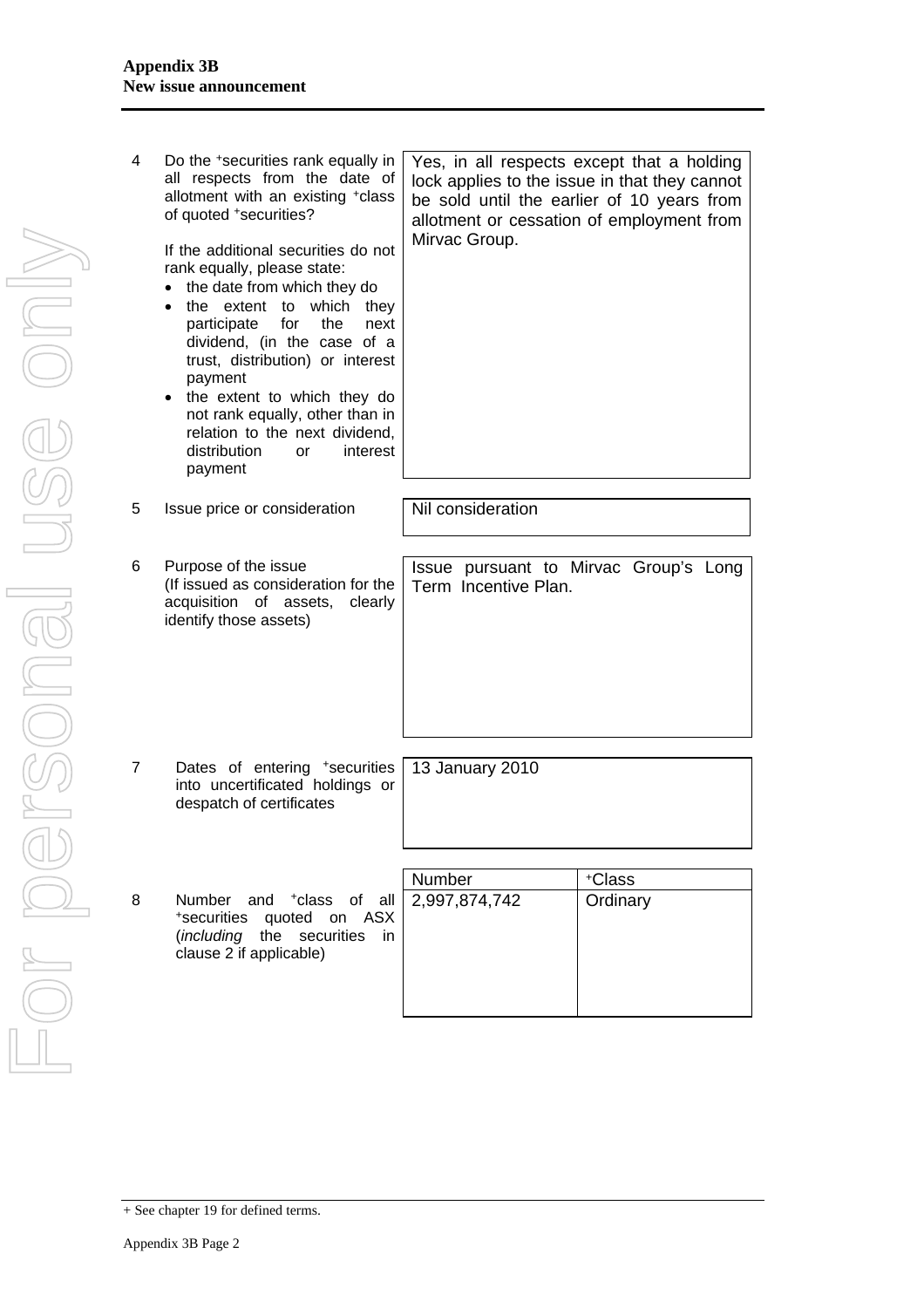| -9                      | Number and <sup>+</sup> class of all |  |  |  |
|-------------------------|--------------------------------------|--|--|--|
|                         | *securities not quoted on ASX        |  |  |  |
|                         | <i>(including</i> the securities in  |  |  |  |
| clause 2 if applicable) |                                      |  |  |  |

|                                                                                                                                                                     | Number | +Class                               |
|---------------------------------------------------------------------------------------------------------------------------------------------------------------------|--------|--------------------------------------|
| 9<br>Number and <sup>+</sup> class of all 8,823,123<br>*securities not quoted on ASX   8,445,775<br>( <i>including</i> the securities in<br>clause 2 if applicable) |        | Options<br><b>Performance Rights</b> |
|                                                                                                                                                                     |        |                                      |

10 Dividend policy (in the case of a trust, distribution policy) on the increased capital (interests)

Full participation from date of issue

## **Part 2 - Bonus issue or pro rata issue**

- 11 Is security holder approval required?
- 12 Is the issue renounceable or non-renounceable?
- 13 Ratio in which the +securities will be offered
- 14 +Class of +securities to which the offer relates
- 15 +Record date to determine entitlements
- 16 Will holdings on different registers (or subregisters) be aggregated for calculating entitlements?
- 17 Policy for deciding entitlements in relation to fractions
- 18 Names of countries in which the entity has +security holders who will not be sent new issue documents

Note: Security holders must be told how their entitlements are to be dealt with. Cross reference: rule 7.7.

19 Closing date for receipt of acceptances or renunciations



<sup>+</sup> See chapter 19 for defined terms.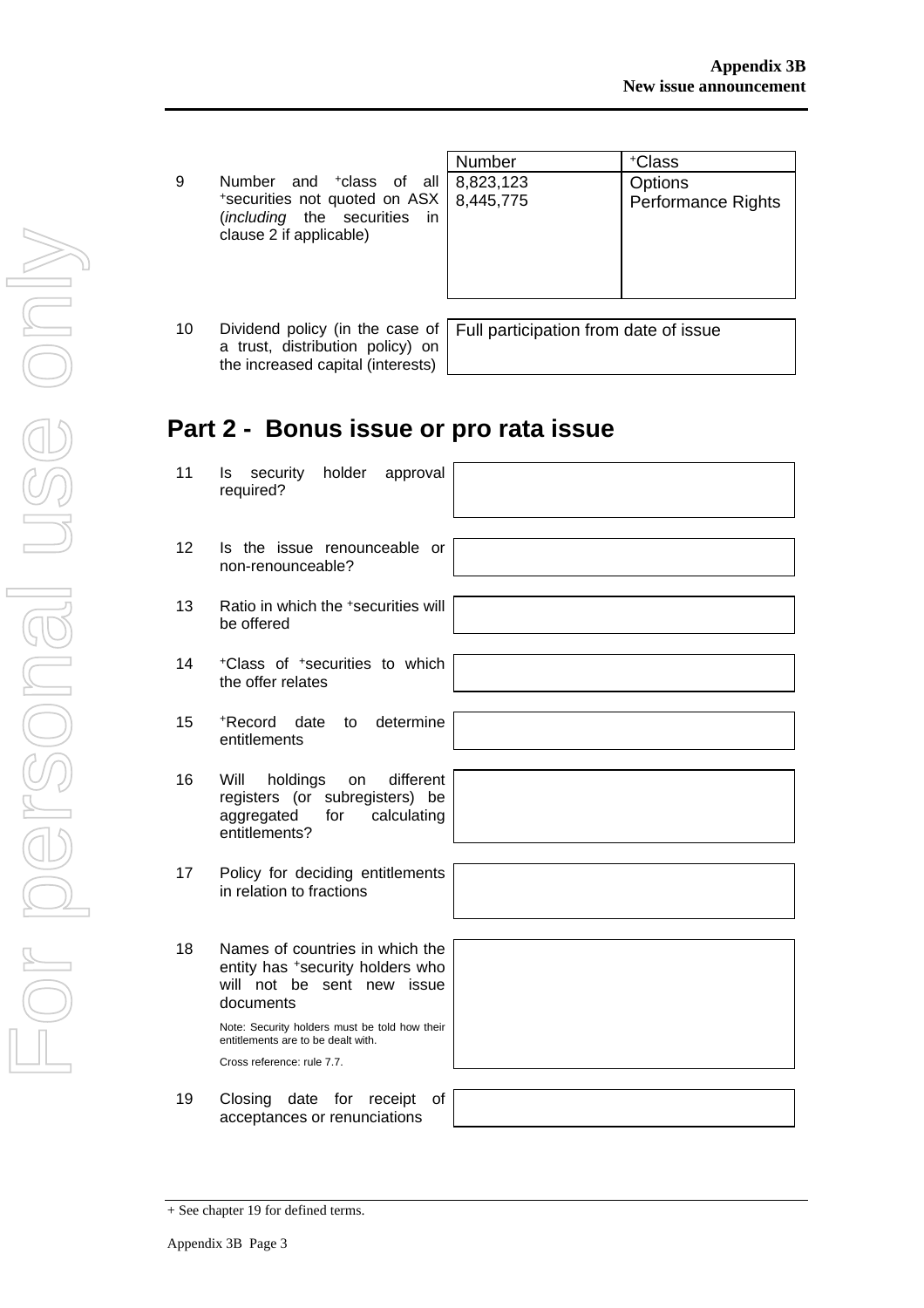#### **Appendix 3B New issue announcement**

| 20 | Names of any underwriters                                                                                                                                                           |  |
|----|-------------------------------------------------------------------------------------------------------------------------------------------------------------------------------------|--|
|    |                                                                                                                                                                                     |  |
| 21 | Amount of any underwriting fee<br>or commission                                                                                                                                     |  |
|    |                                                                                                                                                                                     |  |
| 22 | Names of any brokers to the<br>issue                                                                                                                                                |  |
|    |                                                                                                                                                                                     |  |
| 23 | Fee or commission payable to<br>the broker to the issue                                                                                                                             |  |
|    |                                                                                                                                                                                     |  |
| 24 | Amount of any handling fee<br>payable to brokers who lodge<br>acceptances or renunciations on<br>behalf of +security holders                                                        |  |
|    |                                                                                                                                                                                     |  |
| 25 | If the issue is contingent on<br>*security holders' approval, the<br>date of the meeting                                                                                            |  |
|    |                                                                                                                                                                                     |  |
| 26 | entitlement<br>Date<br>and<br>form<br>and<br>acceptance<br>Product<br>prospectus<br>or<br>Disclosure Statement<br>will be<br>sent to persons entitled                               |  |
|    |                                                                                                                                                                                     |  |
| 27 | If the entity has issued options,<br>and the terms entitle option<br>holders<br>participate<br>to<br>on<br>exercise, the date on which<br>notices will be sent to option<br>holders |  |
|    |                                                                                                                                                                                     |  |
| 28 | Date rights trading will begin (if<br>applicable)                                                                                                                                   |  |
|    |                                                                                                                                                                                     |  |
| 29 | Date rights trading will end (if<br>applicable)                                                                                                                                     |  |
|    |                                                                                                                                                                                     |  |
| 30 | How do *security holders sell<br>their entitlements in full through<br>a broker?                                                                                                    |  |
|    |                                                                                                                                                                                     |  |
| 31 | How do *security holders sell<br>part of their entitlements through<br>a broker and accept for the<br>balance?                                                                      |  |
|    |                                                                                                                                                                                     |  |

<sup>+</sup> See chapter 19 for defined terms.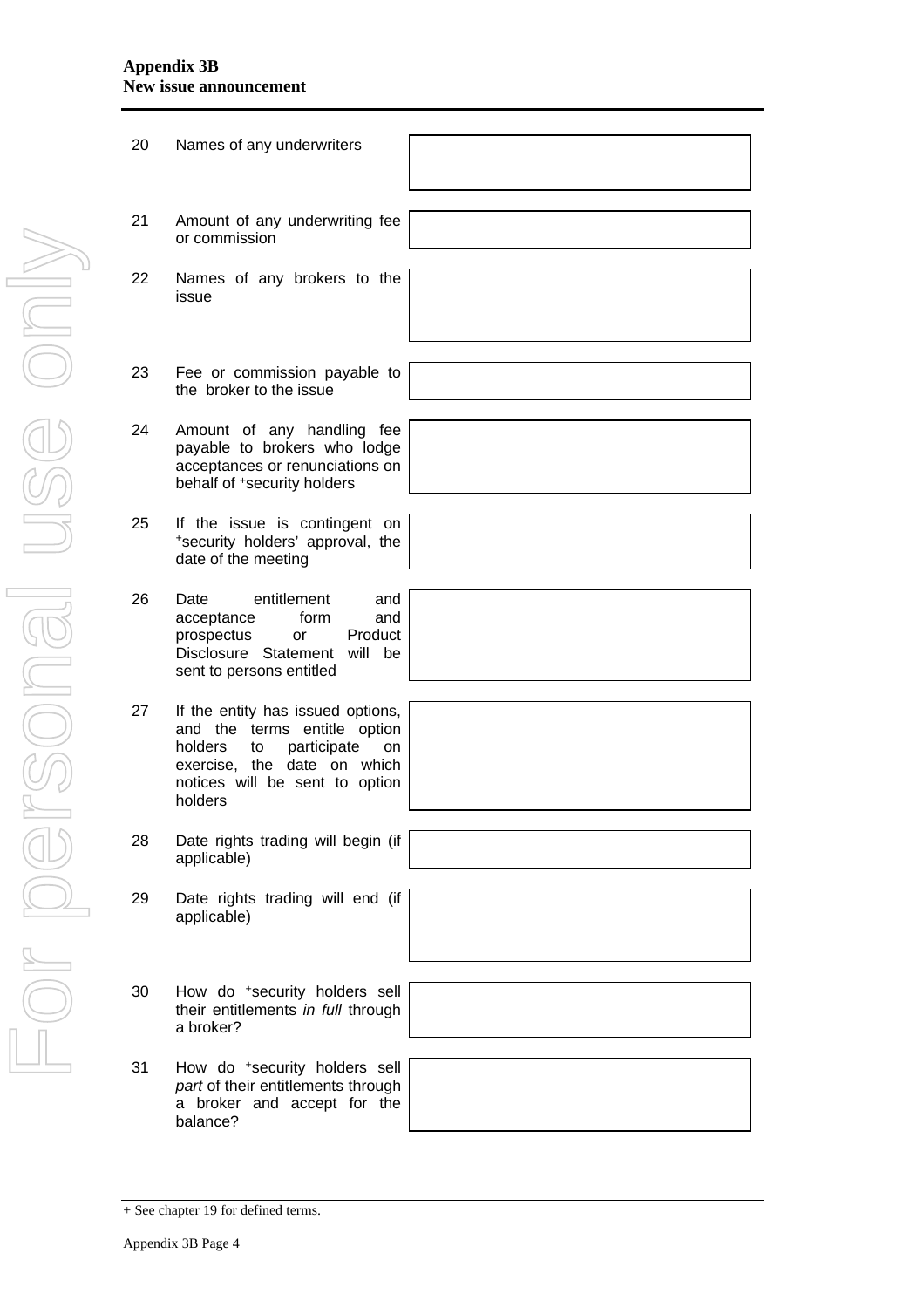32 How do +security holders dispose of their entitlements (except by sale through a broker)?

33 +Despatch date

| ອ" | ີ |  |
|----|---|--|
|    |   |  |
|    |   |  |
|    |   |  |

## **Part 3 - Quotation of securities**

*You need only complete this section if you are applying for quotation of securities* 

- 34 Type of securities (*tick one*)
- (a)  $\Box$  Securities described in Part 1

(b) All other securities

Example: restricted securities at the end of the escrowed period, partly paid securities that become fully paid, employee incentive share securities when restriction ends, securities issued on expiry or conversion of convertible securities

### **Entities that have ticked box 34(a)**

#### **Additional securities forming a new class of securities**

*Tick to indicate you are providing the information or documents*

- 35 **If the +securities are +equity securities, the names of the 20 largest holders of** the additional +securities, and the number and percentage of additional +securities held by those holders
- 

36 If the +securities are +equity securities, a distribution schedule of the additional +securities setting out the number of holders in the categories 1 - 1,000 1,001 - 5,000 5,001 - 10,000 10,001 - 100,000 100,001 and over

37 A copy of any trust deed for the additional +securities

<sup>+</sup> See chapter 19 for defined terms.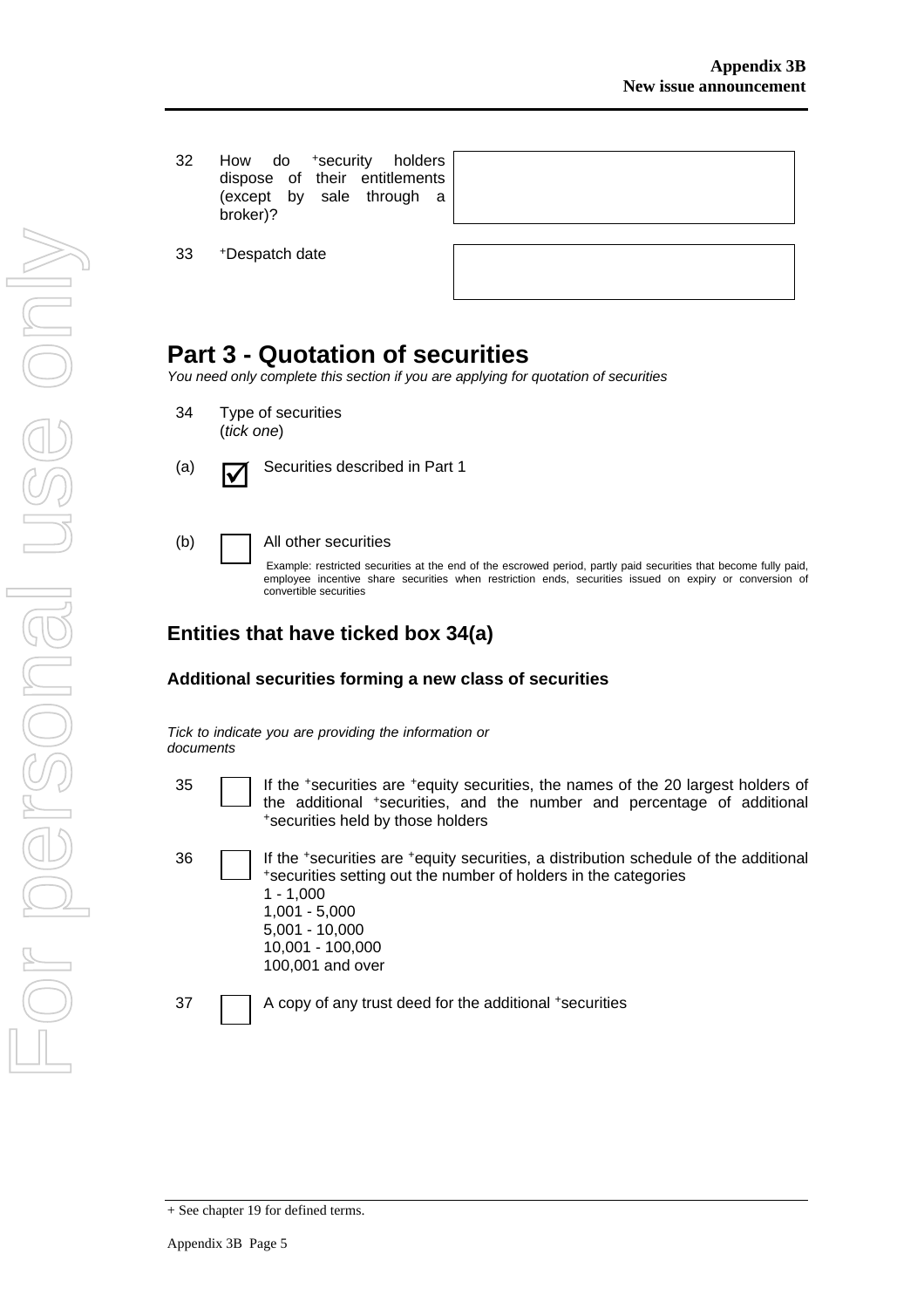(*including* the securities in clause 38)

| Number | +Class |
|--------|--------|
|        |        |
|        |        |
|        |        |
|        |        |
|        |        |
|        |        |

<sup>+</sup> See chapter 19 for defined terms.